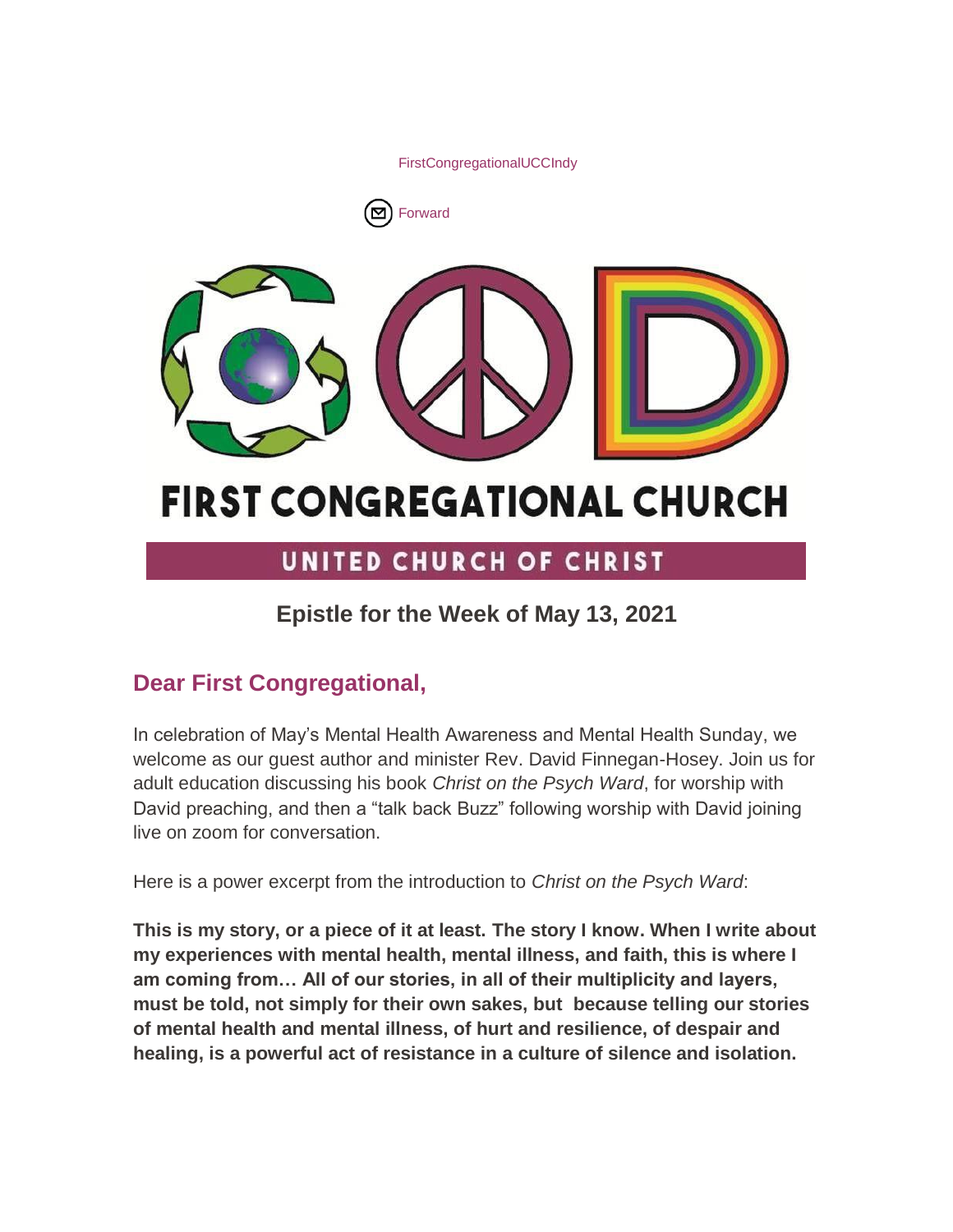**Mental Illness is an experience of fragmentation and alienation. It shatters our narratives and forces us into the hardest task of our lives: to somehow reintegrate all of these broken bits into some kind of whole.**

Thank you all for joining me on this journey of mental health advocacy, awareness, and support. As a WISE (Welcoming, Inclusive, Supportive, and Engaged) church for mental health, we are making the world a better place by loving each other just as we are, no matter who we are or where we are on life's journey.

Blessings, Pastor Sarah



# **THIS SUNDAY**

# **Sunday Adult Education, 9:30 a.m. (Zoom)**

Adult Education will continue to meet **[via Zoom](https://us02web.zoom.us/j/9264494206?pwd=dmtWbWE5UXRBTk5pcHZlYlB0aEFVUT09)**. Join us for lively discussions and thoughtful reflections. In May we will talk about Bread for the body, Health for the mind, and Love for the community. We will have two opportunities to share slices of our own faith formation by sharing some vignettes of our own stories. Come, join us!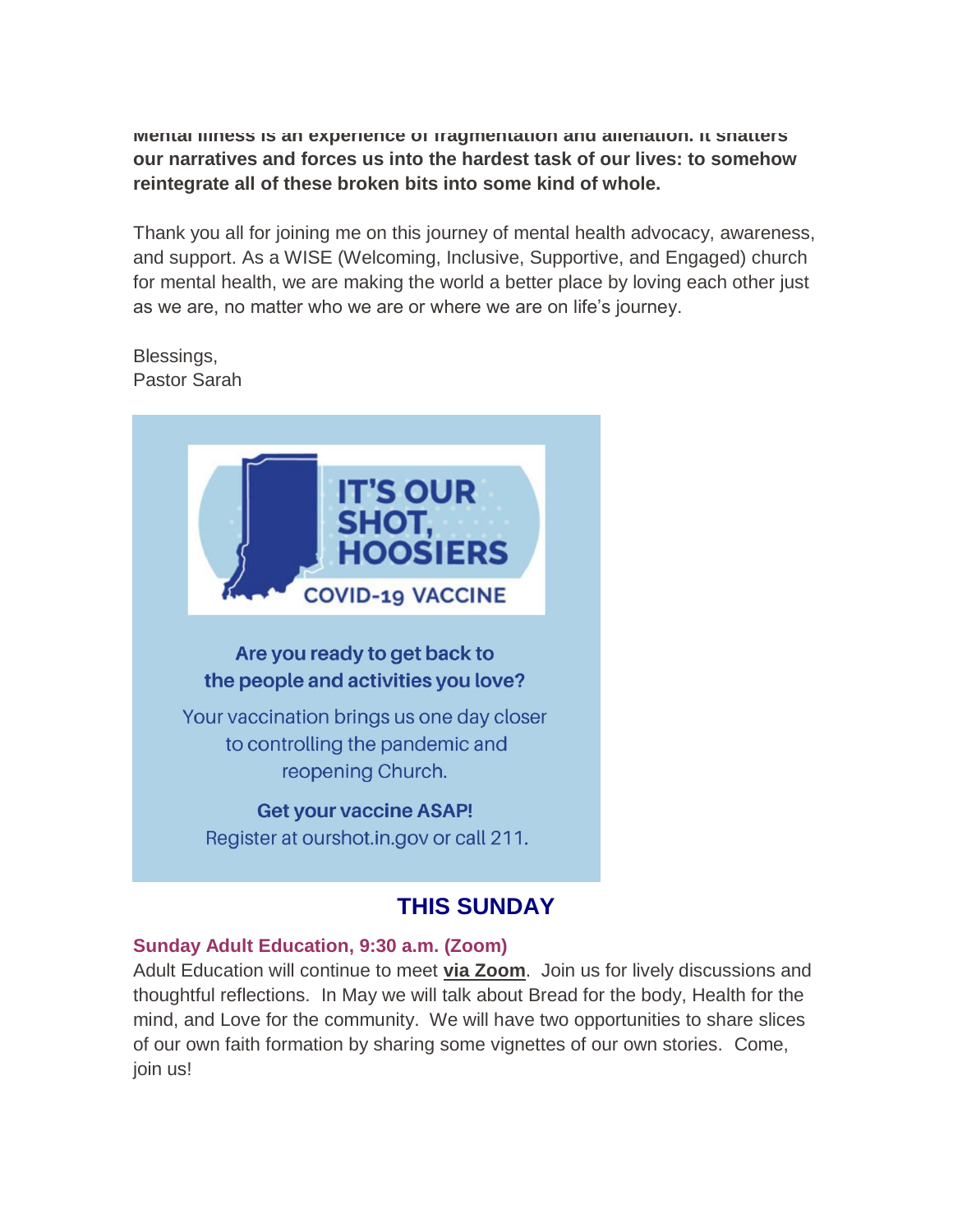**May 16: Christ on the Psych Ward**. The WISE mental health team will lead us in a discussion on David Finnegan-Hosey's book, Christ on the Psych Ward. This will get us all warmed up for the Buzz following worship this Sunday, where David will be our guest presenter.

### **Mental Health Sunday Worship, 11AM (YouTube, FaceBook, Dial In)**

**Scripture:** Acts 1:1-11 **Sermon:** "Alone?" with Rev. David Finnegan-Hosey preaching

# **Coffee Hour via Zoom at 12:00PM**

**Mental Health Buzz at 12:30PM -** During our Buzz, David Finnegan-Hosey will be discussing his 2018 book "Christ on the Psych Ward" published by Church Publishing.

# **Thank You for Your Support of First Congregational UCC**

Please continue supporting the mission and ministries of your local church by mailing a check to the church or through online donations at <http://www.fcindy.org/online-giving/>

# **THIS WEEK AT FC**

# **How to Access our Zoom Gatherings**

[https://us04web.zoom.us/j/9264494206?pwd=dmtWbWE5UXRBTk5pcHZlYlB0aEF](https://us04web.zoom.us/j/9264494206?pwd=dmtWbWE5UXRBTk5pcHZlYlB0aEFVUT09) [VUT09](https://us04web.zoom.us/j/9264494206?pwd=dmtWbWE5UXRBTk5pcHZlYlB0aEFVUT09)

Meeting ID: 926 449 4206Password: 7171

If you click on the URL, you should not need to enter in the Meeting ID and Password.

To dial in by phone: +1 312 626 6799, Meeting ID 926 449 4206, Password 7171.

# **Outdoor Gathering Policy**

On 5/12/21, the Church Council modified the outdoor gathering policy to read: The church grounds are available for in-person gatherings where social distancing is maintained between households. Face masks are optional for those who are fully vaccinated, but are required for those who are not fully vaccinated. Participants are asked to bring their own chairs and beverages. Restrooms are available for use; people should be masked and socially distant while in the building.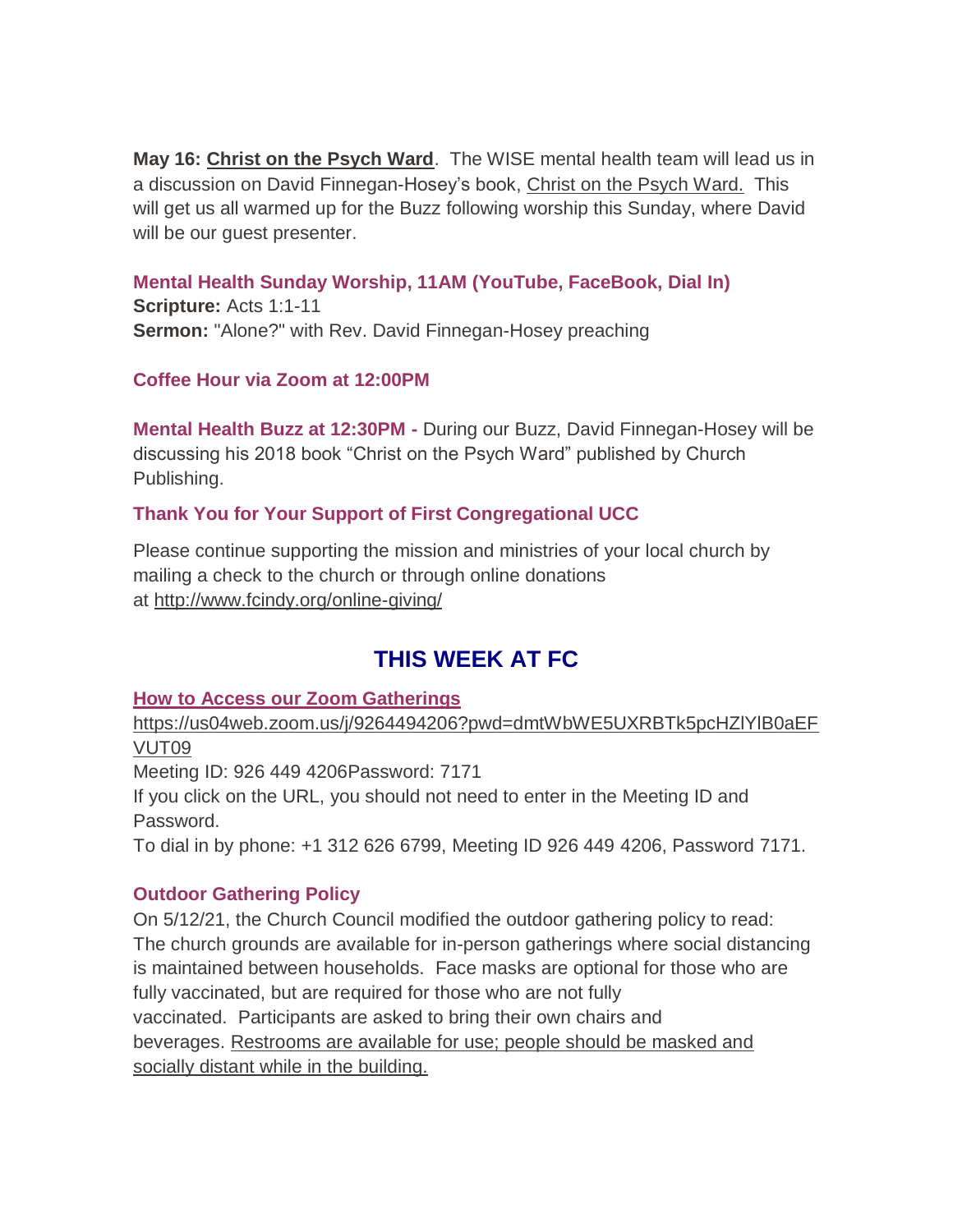# **TODAY!**

 **Spiritual Support Group at 5:00 p.m. (Zoom) -** This group openly invites anyone seeking spiritual care concerning well being. Contact Pastor Sarah at [pastorsarah@fcindy.org,](mailto:pastorsarah@fcindy.org) or 386-478-9012.

#### **Vespers (Outdoor/Zoom) on Tuesdays from 7:00 - 7:30 p.m.**

Join us for a time of togetherness, Scripture, and sharing of joys and concerns. When weather conditions allow, Vespers will be outdoors at the church at 7 pm. Please bring a lawn chair and wear a mask. We will also try to connect to Zoom for those unable to attend in person. We will NOT meet outdoors if the temperature is below 50 degrees, it's raining, or winds are greater than 20 mph; you can join us on Zoom.

#### **A Gift for Cassidy Hall**

The Church Council has approved (former Student Pastor) Cassidy Hall's Support Team's recommendation for a financial gift — a scholarship for her last semester at CTS - **A GIFT FOR CASSIDY !** She will not have time for another internship or job, thus no income as she completes this counseling training.

Send your donations to the church marked "A Gift for Cassidy". We will award this to Cassidy later in May to allow you time to send your gift for the gift which has been ours through her ministry with First Congregational.

If you have questions, please direct them to Rev. Dr. Patrick Larracey, chair of Cassidy's Support Team. We plan to "stick with her" through her training and preparation for ordination in the United Church of Christ. Thank you for your support and gift for the future of this maturing UCC pastor.

#### **Outreach & Service**

Through May we are supporting the UCC 5-for-5 special offering Strengthen the Church. Please donate generously to this opportunity to support expansion and growth of UCC local congregations. All individual contributions will be added to our budgeted contribution, so let's be a leader in this financial support for our denomination's commitment to the emerging needs of local communities.

This month our Covenant Outreach shifts to support for our W.l.S.E for Mental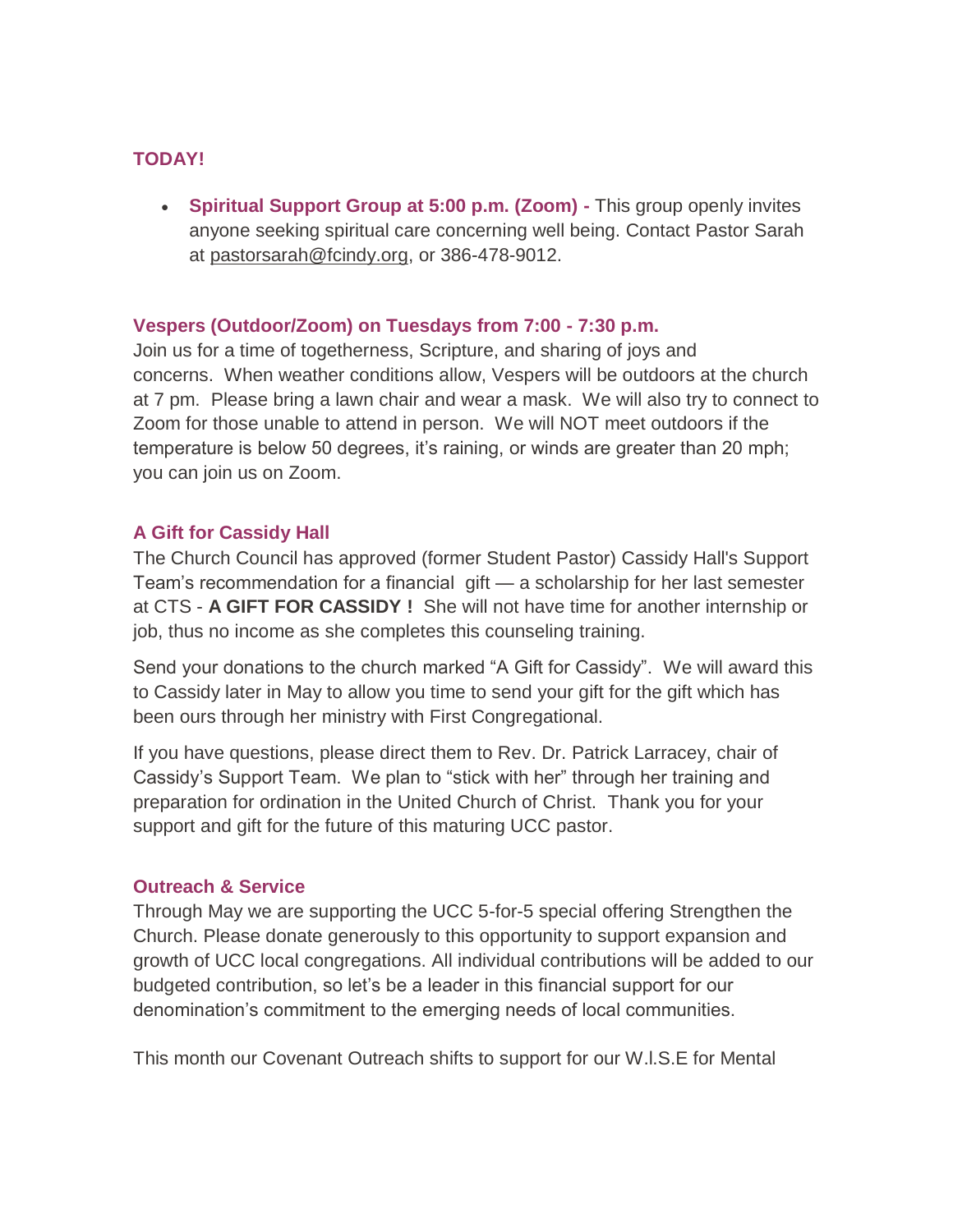Health covenant, so please support our efforts in advocacy and financial support for mental health in our community. Please see the May Colony and upcoming newsletters for specific information about our focused organizations over the next several months.

#### **Bread for the World**

The Bread for the World team thanks those who have already written their letters or emails to their Senators and Representatives and reported them. We hope many others will still write and report during the coming days so we can influence future legislation and report an increase in participation to our Indiana Bread leadership. If you have questions, please contact the person who invited you to participate or Sue Chapman at [carolsuech59@gmail.com.](mailto:carolsuech59@gmail.com)

# **COMING SOON**

#### **Fun at First! – Sunday, May 30, 3:30- 5 pm**

Looking for some in-person fun and community? Join us to hear and see Mark Booth of Take Flight! for his intriguing and interesting demonstration of various birds of prey! Meridian Hills Cooperative Nursery School will also be joining us for this extra special event. We'll be outdoors at our church building, while observing our current outdoor safety protocols of distancing and mask wearing. Please bring your own chair, if possible. We'll start gathering at 3:30, and Mark will begin his presentation at 4:00. All ages welcome, and bring a friend! Questions? Contact Wendy Baldwin.

# **IKC UCC Virtual 2021 Annual Gathering: June 3, 2021 - June 5, 2021** Click **[HERE](http://events.r20.constantcontact.com/register/event?oeidk=a07ehx2mnllab02071f&llr=iby9x9dab)** to Register.

Welcome to the Indiana-Kentucky Conference Virtual Annual Gathering 2021! Our theme this year is "From Sackloth to Joy" as we name the hardship of this past year, but also the joy of moving towards a new beginning. We will be blessed by storytelling, worship, an engaging keynote experience with the Rev. Dr. Gregory Ellison II, and look towards our future as a Conference that will not only host the next in person General Synod in 2023, but is beginning to imagine a new vision for where God is leading us.

Per our new Constitution and Bylaws passing in 2019, you will notice that we will not have a business meeting this year and so your registration will be streamlined not as a delegate or guest, but to everyone identifying as a guest to the gathering. It is out of an abundance of caution that we will have this gathering virtually as the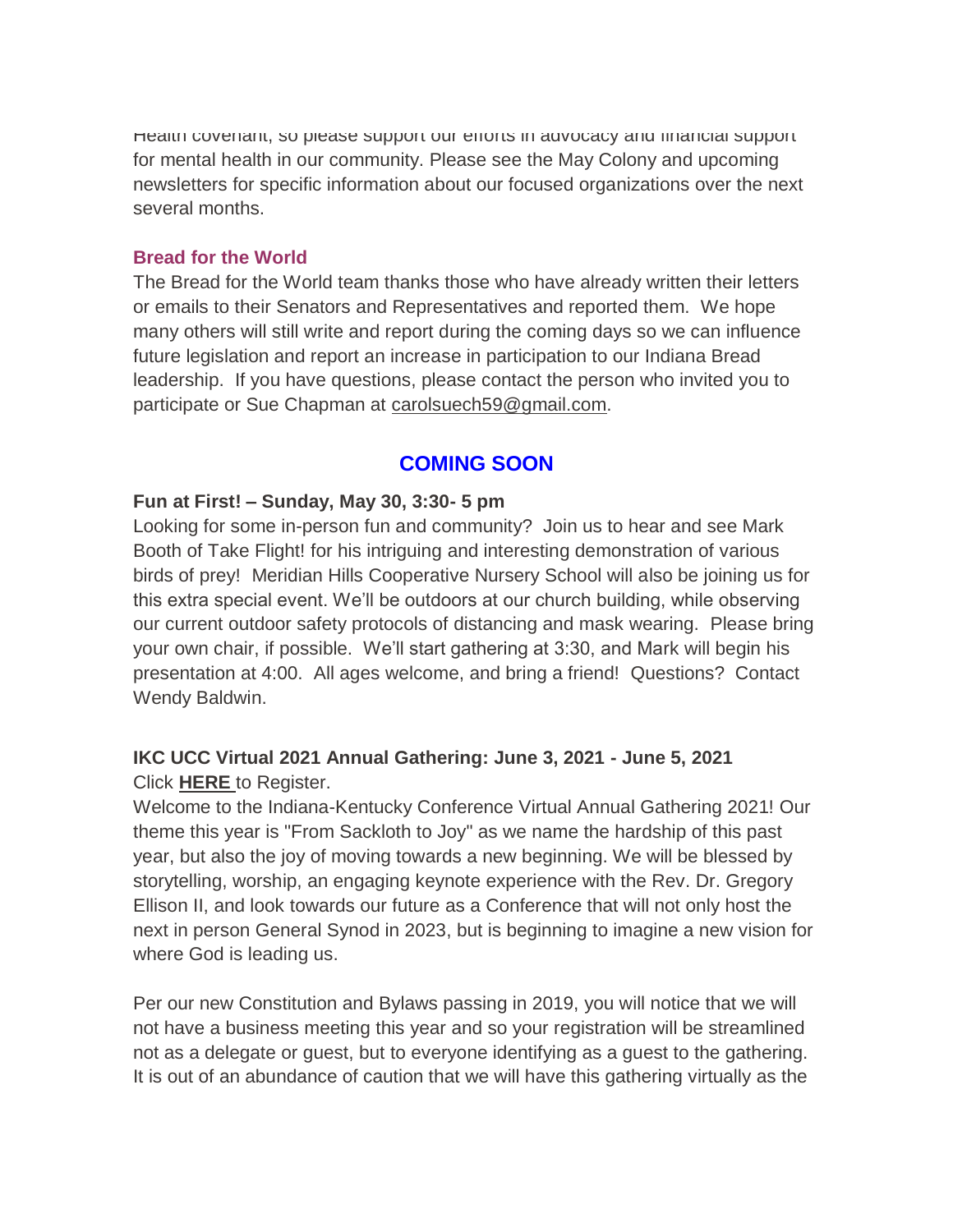COVID-19 pandemic continues to present some current risk and we seek to continue loving our neighbor by mitigating the spread of the virus further. With great anticipation, however, we look forward to a gathering in 2022 with hope that we can actually be together in person. All that said, we welcome you to the Indiana-Kentucky Conference 2021 Annual Gathering as we step from sackloth and into the joy of God. May you experience the God of joy in our time together.

**Please click** [HERE](https://mcusercontent.com/7a2e4c501545b6d78729a64a1/files/4829092a-9266-4e2f-a5d7-b1df27a81bda/May_Colony_2021.01.pdf) **[t](https://mcusercontent.com/7a2e4c501545b6d78729a64a1/files/4829092a-9266-4e2f-a5d7-b1df27a81bda/May_Colony_2021.01.pdf)o view the May Colony with more information and events happening this month!**

# **CONNECTION & SUPPORT**

# **FC Facebook page** (click **[here](https://www.facebook.com/FirstCongregationalUCCIndy/)**)

"**First Congregational Indy Fellowship**" group on Facebook (click **[here](https://www.facebook.com/groups/521333455186422/)**).

# **Pastoral Care**

Pastor Sarah may be reached at (386) 478-9012 or [pastorsarah@fcindy.](mailto:pastorsarah@fcindy.org)

# **Pastor Sarah's Sabbath Days: Mondays & Saturdays**

The congregation covenant with Pastor Sarah to provide 2 days per week for personal rest and family renewal. On Mondays and Saturdays, Pastor Sarah is not available unless it is a pastoral emergency. Thank you for honoring this sacred gift of Sabbath time for our Pastor and her family.

# **Additional Church Support Contacts**

Pastoral Care Associate: Pastor Carol [\(casowle@gmail.com\)](mailto:casowle@gmail.com) Office Administrator: Shannon [\(shannon@fcindy.org\)](mailto:shannon@fcindy.org) Lead Councilor: Larry Eckel [\(lspeckel@comcast.net\)](mailto:lspeckel@comcast.net) (Senior Councilors: Steve Coomer, Larry Eckel, Alice Rutherford)

# **Mental Health Support:**

- **Substance Abuse and Mental Health Services Administration's Disaster Distress Helpline:** 1-800-985-5990, or text "TalkWithUs" to 66746.
- **National Suicide Prevention Hotline**: 1-800-273-TALK (8255) (press 1 for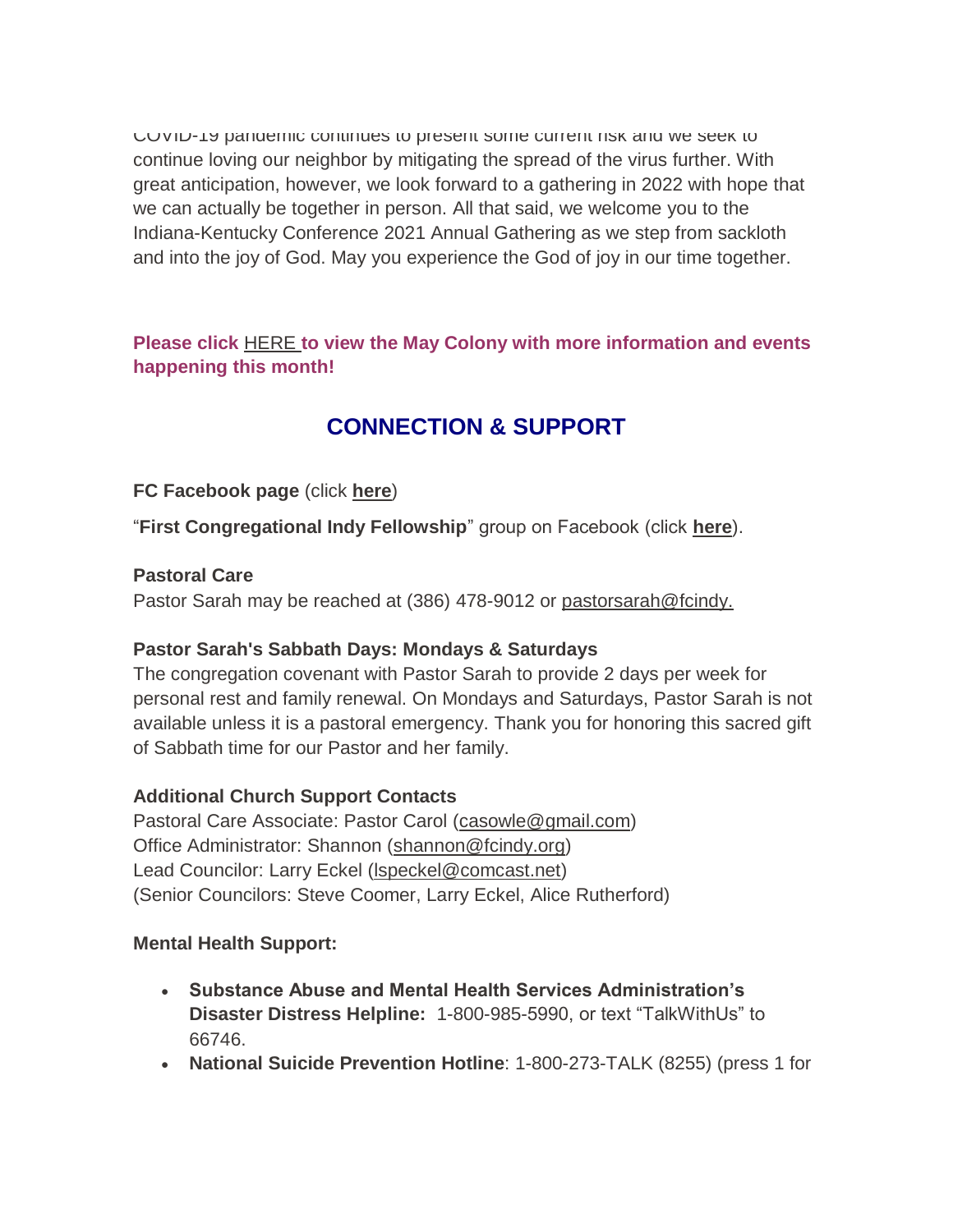veterans, *z* for Spanish)

- **National Alliance on Mental Illness (NAMI)** Information HelpLine provides information and referral services. 1-800-950-NAMI (6264) and [www.nami.org.](http://www.nami.org/)
- **The Trevor Project hotline** offers support for LGBTQIA+ youth and families struggling with mental health challenges at 1-866-4-U-TREVOR (488-7386) and [www.theTrevorProject.org](http://www.thetrevorproject.org/)

**Members in Need Fund -** The Members in Need Fund is available to support financial needs for any of our church family who find themselves in need. To request funds for you or your family, please contact Pastor Sarah by email [pastorsarah@fcindy.org](mailto:pastorsarah@fcindy.org) or cell (386) 478-9012.

# **FC Covid Protocols:**

On 5/5, the Church Council approved the following revision to our policy for gathering outdoors:

The church grounds are available for in-person gatherings where social distancing is maintained between households. Face masks are optional for those who are fully vaccinated, but are required for those who are not fully

vaccinated. Participants are asked to bring their own chairs and beverages, and restrooms are available for emergency use only.

The church building is still closed to in-person church gatherings until the following parameters are reached, based on guidance from Dr Virginia Caine, Marion County Public Health Director:

*A 7-day average of 5% (or less) positivity among unique individuals tested for a two-week period, and new cases per day at 35 or under in Marion County, per the metrics shown on [www.coronavirus.in.gov](http://www.coronavirus.in.gov/) .* 

At that time, the Council will decide reopening measures.

# **THIS WEEK AT FIRST CONGREGATIONAL**

# **3 Ways to Connect for Worship**

#### *YOUTUBE*

<https://www.youtube.com/channel/UCWV9wqAvPiUKSkEbjaV6Zpw>

YouTube Live broadcasts at 11am..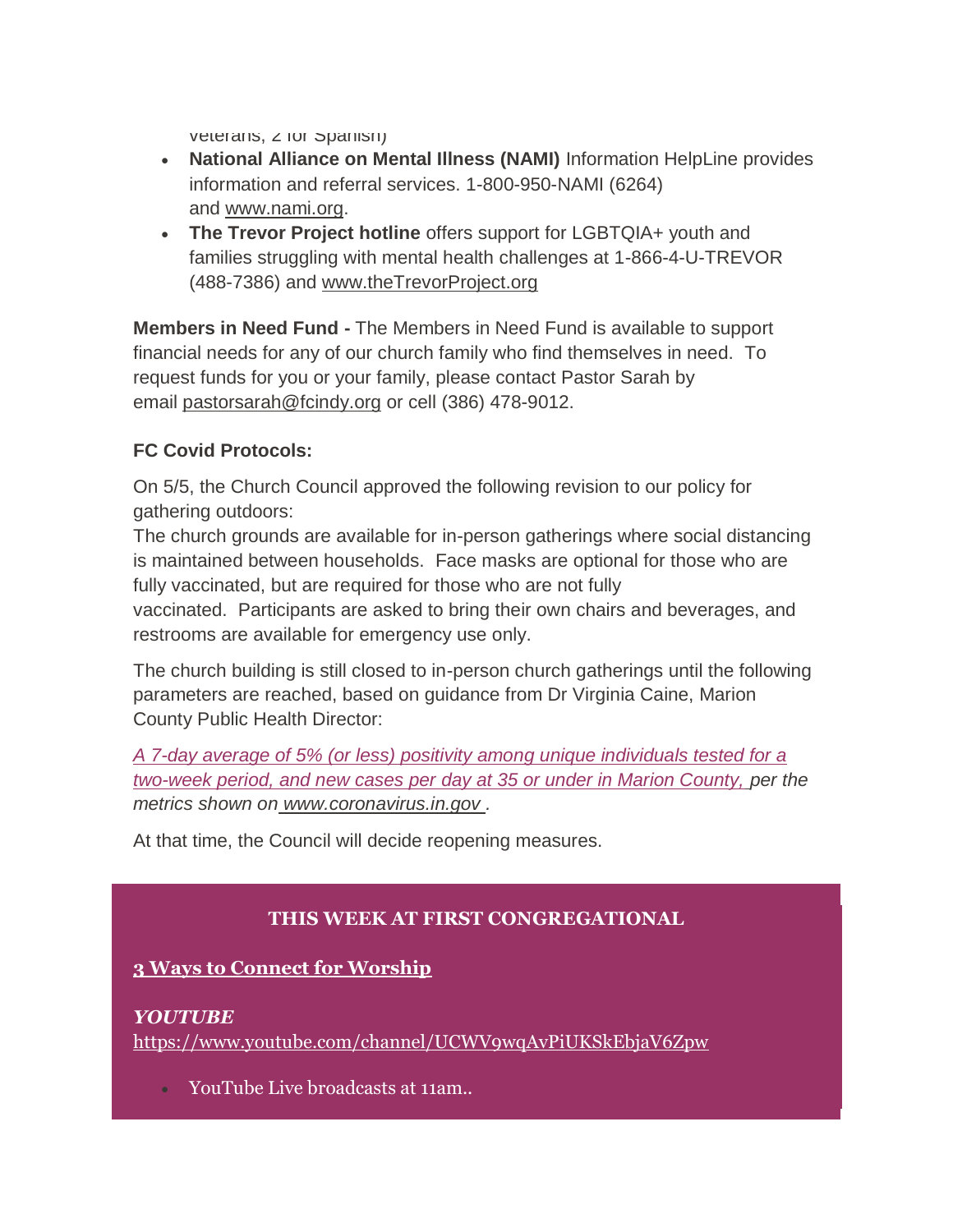Use this option for live interacting and messaging. You must have or create a user account and be logged in to message live.

### *FACE BOOK*

[https://www.facebook.com/pg/FirstCongregationalUCCIndy/posts/?ref=page\\_int](https://www.facebook.com/pg/FirstCongregationalUCCIndy/posts/?ref=page_internal) [ernal](https://www.facebook.com/pg/FirstCongregationalUCCIndy/posts/?ref=page_internal)

- The video will be posted at 11am.
- This is for viewing only. For live interacting and commenting, please use the YouTube option.

# *DIAL-IN*

- Dial **317-204-3862**
- Landline is preferred for clarity.
- If calling with a smart phone, setting your cellular setting to Wi-Fi calling will be clearer.

#### **How to Access our Zoom Gatherings**

[https://us04web.zoom.us/j/9264494206?pwd=dmtWbWE5UXRBTk5pcHZlYlB0](https://us04web.zoom.us/j/9264494206?pwd=dmtWbWE5UXRBTk5pcHZlYlB0aEFVUT09) [aEFVUT09](https://us04web.zoom.us/j/9264494206?pwd=dmtWbWE5UXRBTk5pcHZlYlB0aEFVUT09) Meeting ID: 926 449 4206 Password: 7171 If you click on the URL, you should not need to enter in the Meeting ID and Password. To dial in by phone: +1 312 626 6799, Meeting ID 926 449 4206, Password 7171.

| Thursday, May 13        | 5:00 p.m.    | <b>Spiritual Support Group</b>                                 |
|-------------------------|--------------|----------------------------------------------------------------|
| <b>Saturday, May 15</b> | $9:00$ a.m.  | <b>Virtual Mental Health First Aid</b>                         |
| <b>Sunday, May 16</b>   | 9:30 a.m.    | <b>Sunday Adult Class</b>                                      |
| <b>Sunday, May 16</b>   | $11:00$ a.m. | <b>Mental Health Sunday Worship (YouTube,</b><br>FB, Dial In)  |
| <b>Sunday, May 16</b>   | $12:00$ p.m. | <b>Zoom Coffee Hour</b>                                        |
| <b>Sunday, May 16</b>   | $12:30$ p.m. | <b>Mental Health Buzz with David Finnegan-</b><br><b>Hosey</b> |
| Tuesday, May 18         | $7:00$ p.m.  | <b>Vespers (outside &amp; Zoom)</b>                            |
| Thursday, May 20        | $1:00$ p.m.  | Men's Lunch (private Zoom)                                     |
| <b>Thursday, May 20</b> | 5:00 p.m.    | <b>Spiritual Support Group</b>                                 |

# **Weekly Calendar**